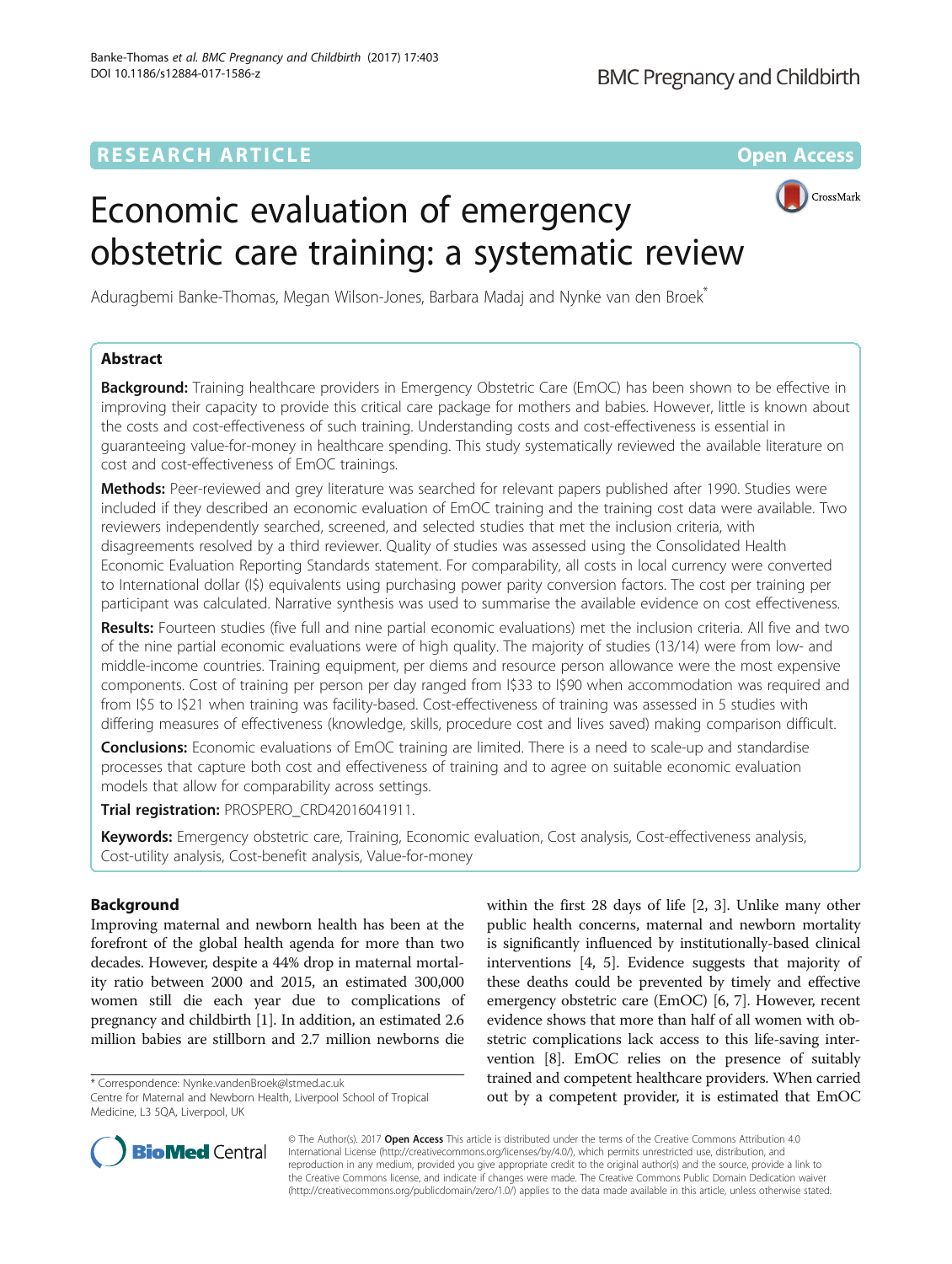can reduce intra-partum stillbirths by between 45% and 75%, [\[9](#page-8-0)] as well as reduce health facility-based maternal mortality by up to 50% [[10](#page-9-0)].

In the early 1990s, there was wide acknowledgement globally that deficiency in the obstetric skills of healthcare providers was one of the reason for poor quality of care. In view of this, training for healthcare providers was recommended [\[11, 12](#page-9-0)]. At the time, EmOC training courses such as the Advanced Life Support in Obstetrics (ALSO) and Managing Obstetric Emergencies and Trauma (MOET) were developed to meet this need in high income settings [[13](#page-9-0), [14\]](#page-9-0). Since then, several other training programmes have been developed and implemented across the globe [[15](#page-9-0)–[18](#page-9-0)]. Studies have shown that in-service EmOC training is effective in increasing knowledge and skills of healthcare providers and can improve the quality and effectiveness of care [\[19](#page-9-0)–[23\]](#page-9-0). However, despite this, very little is published about the costs and cost-effectiveness of training. Such information is usually obtained via economic evaluation studies. Partial economic evaluations (such as cost analysis, cost-description or outcome description), consider costs and/or consequences but do not compare different interventions or do not relate costs to benefits. Full Economic Evaluations (such as cost minimisation analysis (CMA), cost-effectiveness analysis (CEA), cost-utility analysis (CUA) and cost-benefit analysis (CBA)), compare both the costs and the consequences (benefits, effectiveness) of one or more interventions [\[24](#page-9-0)] (Table 1).

In the era of the Sustainable Development Goals (SDGs), when competition for limited resources is high, information on the cost-effectiveness of existing and promising new interventions to improve health of mothers and their babies will be central to informing policy and practice [[25\]](#page-9-0). It is important to understand the costs and cost-effectiveness of training packages in order to aid decision-makers on the most efficient use of resources and to assess value-for-money [[25, 26\]](#page-9-0). The objective of this review is to systematically

assess and summarise the evidence available on economic evaluations of in-service training in Emergency Obstetric Care (EmOC) for healthcare providers.

#### **Methods**

In designing the methods for this review, we borrowed critical insights on best practices for conducting systematic reviews of economic evaluations from experts from the Centre for Reviews and Dissemination and the Task Force on Community Preventive Services [\[27](#page-9-0), [28](#page-9-0)].

The Preferred Reporting Items for Systematic Reviews and Meta-Analyses (PRISMA) approach was used in reporting the findings of the systematic search conducted for this review [[29](#page-9-0)].

#### Search strategy

Multiple strategies were used to search articles in PubMed, Scopus, the Cochrane Library, Web of Knowledge, Google Scholar, CINAHL Plus, Global Health Archive, EconLit, Popline and African Journal Online. In searching, we combined medical subject headings (MeSH) and/or key words, using Boolean linkages "OR" within categories and "AND" between three categories.

- a) Emergency obstetric care: "obstetric emergenc\*" OR "emergency obstetric care" OR "emergency obstetric and newborn care" OR EmOC OR EmONC AND
- b) Training: Training OR education OR "capacity building" AND
- c) Costs and economic evaluation: "cost\*minimization" OR "cost\*analysis" OR cost\* OR "cost\*effectiveness" OR "cost\*utility" OR "cost\*benefit" OR "economic evaluation"

Table 1 Description of types of economic evaluation studies

| Type of economic evaluation | Description                                                                                                                                                                                                                                                            |
|-----------------------------|------------------------------------------------------------------------------------------------------------------------------------------------------------------------------------------------------------------------------------------------------------------------|
| Partial economic evaluation | Cost analysis: Compares the costs of alternative interventions.                                                                                                                                                                                                        |
|                             | Cost of illness study: Identifies and measures the total costs attributable to a specific disease.                                                                                                                                                                     |
|                             | Cost description: Examines the costs of a single intervention or programme<br>(which can have multiple interventions).                                                                                                                                                 |
|                             | Outcome description: Examines only the consequences of a single intervention or programme.                                                                                                                                                                             |
| Full economic evaluation    | Cost-minimization analysis (CMA): Comparison of costs (monetised) when there is<br>proven evidence of equivalent effectiveness of the interventions or programs being compared.                                                                                        |
|                             | Cost-effectiveness analysis (CEA): Cost is monetised while effectiveness is measured in<br>"natural units" such as life-years gained, lives saved.                                                                                                                     |
|                             | • Cost-utility analysis (CUA): Cost is monetized while 'effectiveness' is measured as a utility<br>such as Quality-adjusted life years (QALYs) or Disability-adjusted life years (DALYs).<br>Both QALYs and DALYs are composite metrics of length and quality of life. |
|                             | Cost benefit analysis (CBA): Costs and benefits are both monetised.                                                                                                                                                                                                    |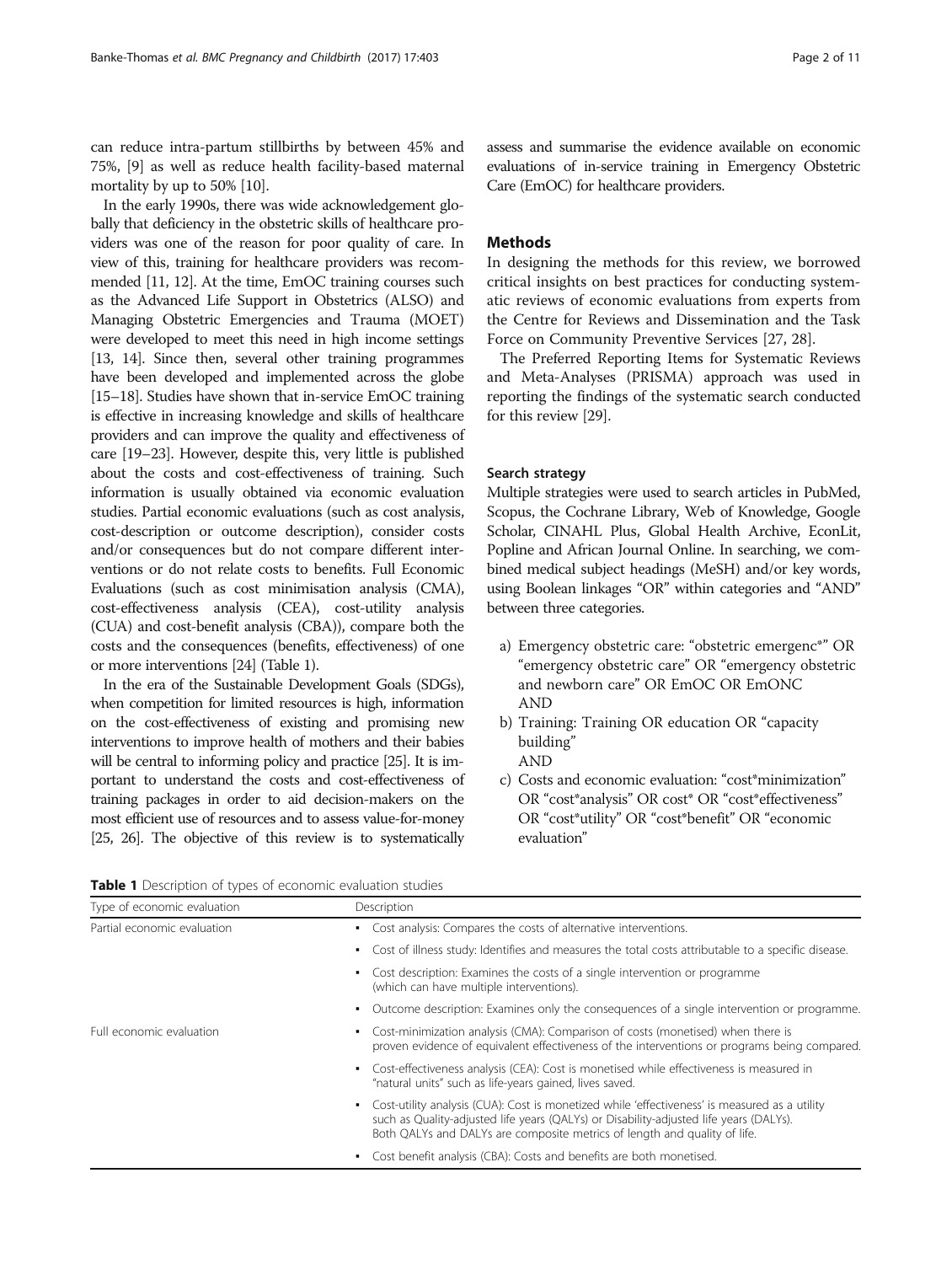The search terms used were based on the optimal search strategy for retrieving cost and economic studies in health services research [\[30](#page-9-0)].

The websites of non-government organisations and UN agencies were searched to identify grey literature, including John Snow International (JSI), Population Council, Averting Maternal Death and Disability (AMDD), Maternal Health Task Force (MHTF), United Nations Children's' Fund (UNICEF), United Nations Fund for Population (UNFPA) and World Health Organization (WHO). In addition to the automated search, relevant articles were identified through searching reference lists by hand and reviewing studies included in systematic reviews of training effectiveness.

The search was conducted for articles published from January 1990 to December 2016. The decision to include only studies published from 1990 was based on the recognition that in-service EmOC training was introduced at this time. We did not limit our search by language.

Two co-authors independently conducted the search and screened all retrieved records. Titles and abstracts were screened for relevance and eligibility, based on the set inclusion and exclusion criteria. Any discrepancies were resolved through discussion with the other coauthors. This was done to minimise selection bias.

#### Inclusion and exclusion criteria

Articles were included if these described any type of economic evaluation of an in-service (as opposed to preservice) training in EmOC and provided results of the evaluation including costs data.

Articles (including letters, commentaries or editorials) that reported effectiveness data without any training cost data were excluded. In addition, articles that reported multiple implemented trainings without disentangling EmOC training specifically and any articles that described training of non-healthcare provider participants were also excluded.

## Data extraction

Information was extracted pertaining to; study and training characteristics (including year of publication, country of training, cadre of training participants, number of training participants, training content, trainers/facilitators, duration of the training) as well as key findings on costs and costeffectiveness of the training (economic evaluation type, overall study design (standalone evaluation versus nested in another study), the full breakdown of costs included for analysis by authors, reported or estimated total training implementation costs and currency in which costs were reported). Data was extracted by two reviewers independently and then checked for accuracy by a third reviewer.

#### Quality assessment

The 24-item Consolidated Health Economic Evaluation Reporting Standards (CHEERS) checklist was used to assess the quality of reporting of the included full economic evaluations [\[31\]](#page-9-0). For partial economic evaluations, the relevant criteria in the CHEERS checklist were combined with those suggested by Stone et al. 2005 [[32](#page-9-0)] (including provision of full costs breakdown and inclusion of opportunity costs) to create an eight-item costs focused quality checklist. The opportunity cost was taken to be the value of the best foregone alternative use of resources [[24\]](#page-9-0).

For each item, a score of 1 was awarded if the criterion was fully met, 0.5, if partially met, 0, if not met or only minimal information was provided and NA if not applicable. The total score achieved across all the criteria was then summed and converted to percentages. Since no standardised interpretation of the quality assessment tool exists, studies with 75% or more criteria fully met were graded as high quality, 50–74% as average quality and below 50% as poor quality [\[33](#page-9-0)]. Each included study was assessed independently by two co-authors.

#### Data synthesis

Following a brief description of the characteristics of the type of EmOC training reported, studies were classified as being either a partial or full economic evaluation.

For costs captured in both partial and full economic evaluations, all the cost data provided by the authors were retrieved. The different direct training costs (core costs including costs for central management, monitoring and research and dissemination of findings, implementation costs, overheads and external evaluation) were identified. For cost comparison across the included studies, only implementation costs for the training (costs incurred for actual delivery of the training) were selected and included. Examples of direct implementation costs included in the comparative analysis include cost of hiring a training venue, teaching materials, equipment costs, supervision costs, travel expenses, and/or, consultant fees for trainers. Opportunity costs such as costs of work that trainees could have being doing if they were not attending the training were excluded. Costs associated with start-up (such as cost of setting up an office for the training organisation), administration and capital projects were also excluded.

To allow for cost comparability, 2015 purchasing power parities conversion factors [[34](#page-9-0)] were used to convert local currency of the country in which the training was conducted to International Dollar (I\$) equivalents for the year the training took place [[35](#page-9-0)]. Costs reported in US dollars using 'market exchange rates' were converted to local currency for the year the training was conducted, using official OANDA exchange rates [\(http://www.oanda.com/currency/](http://www.oanda.com/currency/historical-rates) [historical-rates](http://www.oanda.com/currency/historical-rates)). The derived local currency value was subsequently converted to I\$ equivalents for the same year.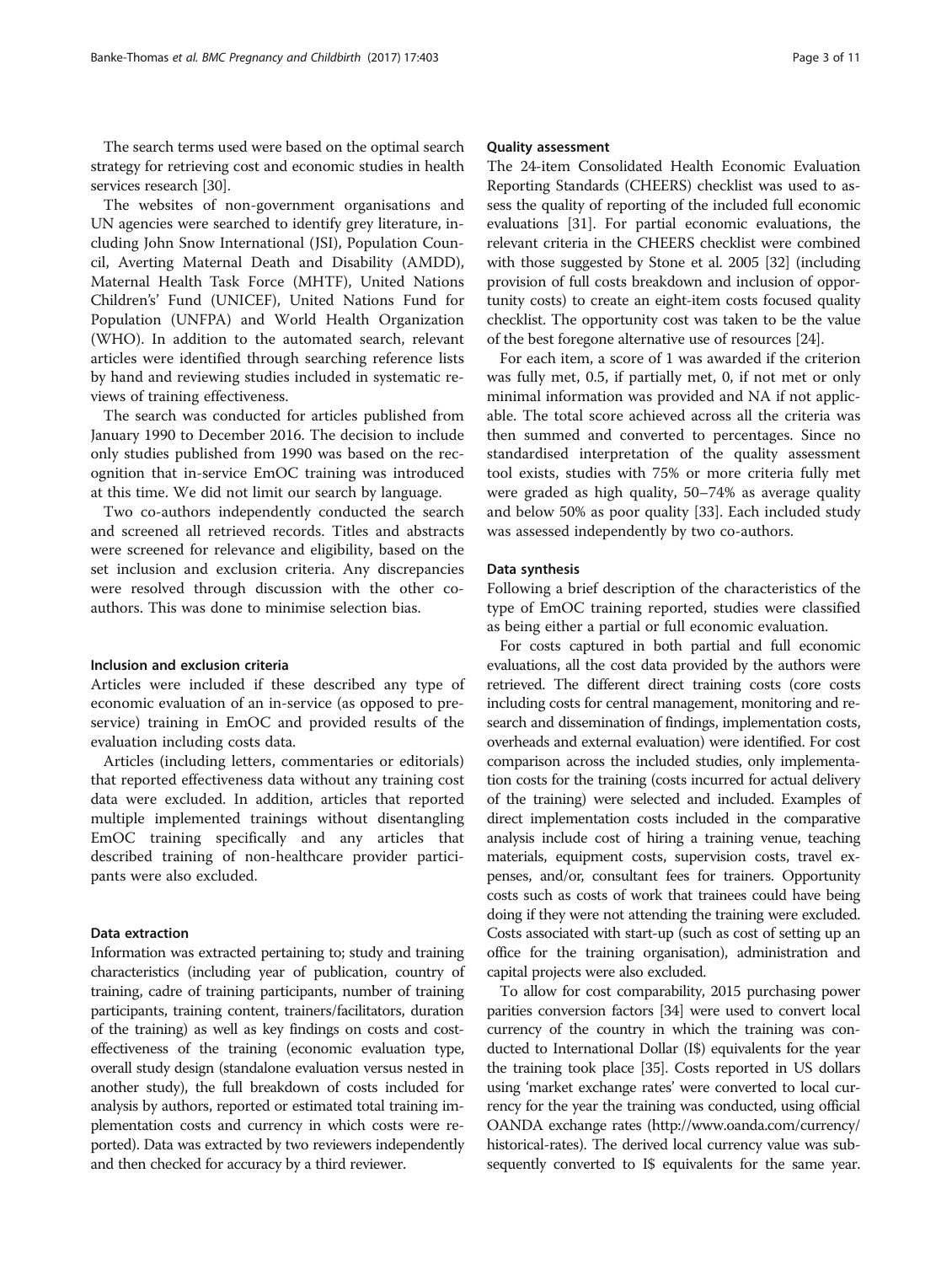Purchasing power parity (as opposed to market exchange rates) allows one to estimate the amount it would have cost hypothetically to purchase the same market basket of goods in both countries, if their currencies were at par [\[35\]](#page-9-0). Based on the I\$ equivalents, the cost per trainee per day were calculated for each study. When training was implemented over multiple years, we selected the last year of implementation when the training was completed.

For cost-effectiveness (which is only captured in full economic evaluations), the dimensions used to report effectiveness/utility/benefits in the included studies were identified. A narrative synthesis was used to summarise the available evidence [[27\]](#page-9-0).

#### Results

Two hundred thirty nine articles from both peer-reviewed and grey literature sources were screened by title and abstract for inclusion in the full-text review. Full-text of 42 articles were subsequently read, of which 12 articles met the inclusion criteria. An additional two articles were identified following hand searching, with a total of 14 studies included in the analysis (Fig. 1). Details of data extracted from the included studies and reasons for excluding the excluded studies are presented in the summary table (Additional file [1](#page-8-0): Table S1: Summary of included studies).

#### Overview of studies

Nine studies were partial economic evaluations [[36](#page-9-0)–[44](#page-9-0)] and five studies were full economic evaluations [[45](#page-9-0)–[49](#page-9-0)] (four used CEA [\[45](#page-9-0)–[48\]](#page-9-0) and one used a mix of CEA and CUA [[49](#page-9-0)]). No CBA study was retrieved. Ten studies were stand-alone economic evaluations [[36, 37, 39](#page-9-0)–[45](#page-9-0)], while four were reported as part of quasi-experimental studies of training effectiveness [[38, 46, 47](#page-9-0), [49](#page-9-0)]. All the articles retrieved were published in English.

Eight studies reported on EmOC training alone [[37](#page-9-0), [42](#page-9-0)– [46](#page-9-0), [48](#page-9-0), [49](#page-9-0)], while the remaining six reported on EmOC training conducted along with other interventions such as

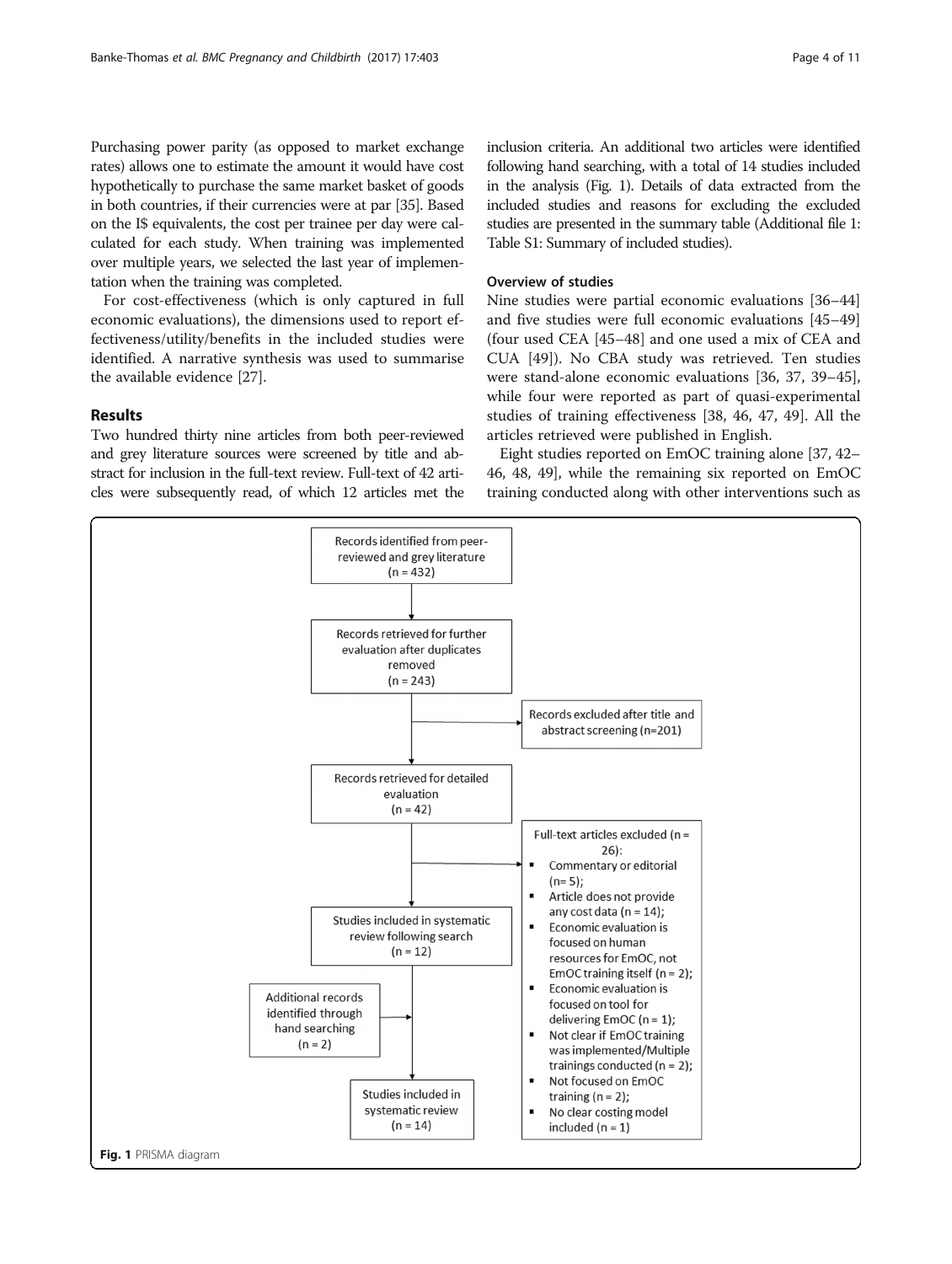healthcare facility renovation, improved availability of equipment and supplies, management information systems and reviewed policy or advocacy [\[36, 38](#page-9-0)–[41, 47](#page-9-0)].

A total of 11 studies focused on the economic evaluation of a specific EmOC training intervention [[36](#page-9-0), [44, 47](#page-9-0), [49](#page-9-0)], two studies compared cost-effectiveness of alternative EmOC training delivery approaches [\[45](#page-9-0), [46](#page-9-0)], and one study compared the cost of training doctors and surgical technicians per surgery conducted after training [\[48\]](#page-9-0).

The included studies reported on trainings conducted in eleven low- and middle-income countries including Bangladesh [[36, 37\]](#page-9-0), Ethiopia [[41\]](#page-9-0), Ghana [[46\]](#page-9-0), Indonesia [[45\]](#page-9-0), Kenya [\[47](#page-9-0)], Mozambique [[38](#page-9-0), [48\]](#page-9-0), Nepal [\[39](#page-9-0)], Nigeria [[40, 43\]](#page-9-0), Tanzania [[47\]](#page-9-0), Zambia [\[49](#page-9-0)] and Zimbabwe [[42\]](#page-9-0). One study was conducted in the United Kingdom (UK) [[44](#page-9-0)].

#### Quality assessment

Based on the CHEERS checklist [\[31\]](#page-9-0), one full economic evaluation was rated high quality [\[48](#page-9-0)], while the remaining four studies were rated average quality [\[45](#page-9-0)–[47](#page-9-0), [49\]](#page-9-0). Applying the costs quality criteria to all studies, two partial economic evaluation [[39, 44\]](#page-9-0) and all five full economic evaluations [\[45](#page-9-0), [49\]](#page-9-0) were assessed as high quality. Six partial economic evaluations were assessed as average quality [[36](#page-9-0)–[38, 40, 41, 43\]](#page-9-0), and one partial economic evaluation was assessed as low quality [\[43](#page-9-0)] (Additional file [2](#page-8-0): Table S2: Quality assessment of full economic evaluations, Additional file [3:](#page-8-0) Table S3. Quality assessment of cost analysis in partial and full economic evaluations).

# Description of EmOC training for which economic evaluations have been conducted

Three studies reported on training conducted for midwives only [\[40](#page-9-0), [45, 49\]](#page-9-0), one for doctors only [\[36](#page-9-0)], eight for both doctors and midwives [[37](#page-9-0)–[39](#page-9-0), [41, 42](#page-9-0), [44, 46](#page-9-0), [47\]](#page-9-0), one for health aides and midwives [[43\]](#page-9-0), and one for surgical technicians, who provide EmOC [\[48](#page-9-0)].

Most studies described training that lasted between 1 and 30 days (seven studies) [\[38, 42](#page-9-0)–[46, 49](#page-9-0)], three medium-term ranging from 45 to 180 days [\[37, 41, 46](#page-9-0)], and three described long-term training that ranged from one to three years [[36, 37, 48](#page-9-0)]. Two studies did not specify the duration of the training [\[40](#page-9-0), [47\]](#page-9-0).

In the two studies that provided information on number of trainers and trainees, trainee/trainer ratio ranged from 3:1 to 7:1 [[42, 49](#page-9-0)].

Seven of the trainings reported were facility-based [\[37](#page-9-0), [38](#page-9-0), [40](#page-9-0)–[42](#page-9-0), [44, 49](#page-9-0)], one was fully residential [[39](#page-9-0)], while another four were of a mixed format (facility based with residential or facility-based with self-paced learning) [\[43](#page-9-0), [45](#page-9-0), [46](#page-9-0), [48](#page-9-0)]. Two studies did not define the training site [[36](#page-9-0), [47](#page-9-0)].

Number of healthcare providers trained in the included studies ranged from 10 midwives in Nigeria [[40](#page-9-0)] to 477 providers including doctors and midwives in the UK [\[44\]](#page-9-0). The number of trainees per session ranged from 18 to 28 [\[42](#page-9-0), [49](#page-9-0)].

#### Costs of implementing EmOC training

The most commonly included costs for EmOC training were training materials (11 studies) [\[37](#page-9-0)–[39, 41](#page-9-0)–[46](#page-9-0), [48](#page-9-0)], and travel expense and subsistence fees for facilitators (10 studies) [\[36](#page-9-0)–[38, 41, 43](#page-9-0)–[49](#page-9-0)].

The least commonly included costs were participant's catering and boarding (three studies each) [\[43, 47](#page-9-0), [49](#page-9-0)], and administration costs [[9,](#page-8-0) [42](#page-9-0), [47](#page-9-0)]. Two studies estimated the opportunity cost of the time spent by healthcare providers attending the training (instead of providing health care) [[44, 46\]](#page-9-0).

Three studies [[40, 41](#page-9-0), [46\]](#page-9-0) included the actual component cost and/or percentage breakdown of the total training implementation costs. In Nigeria, the training equipment (52%) and obstetrician visits (30%) were the mostly expensive components of the training implementation cost [\[40](#page-9-0)]. Similarly, in Ethiopia, 67% of the total implementation cost was spent on training materials and equipment while the remaining 33% was spent on travel expenses and per diems [[41](#page-9-0)]. However, in the training conducted in Ghana, per diem constituted the largest proportion of training implementation costs, making up 63% (self-paced learning) and 75% (residential) respectively. This was followed by resource person allowances (18% (self-paced learning) and 17% (residential)) [[46\]](#page-9-0).

It was possible to estimate the cost per trainee per day for nine of the included studies [\[36](#page-9-0)–[38, 43](#page-9-0)–[46, 48, 49](#page-9-0)] (Table [2\)](#page-5-0). This ranged from I\$5 to I\$90 per trainee per day [[36](#page-9-0), [45\]](#page-9-0). Trainings that required boarding cost between I\$33 and I\$90, while those that were facility-based or, had some form of internship incorporated, cost between I\$5 and I\$21 per trainee per day. It was not possible to estimate costs per trainee per day for the other studies because the number of training days [[40, 47\]](#page-9-0) or the training implementation costs [\[39, 41, 42\]](#page-9-0) were not provided.

#### Cost-effectiveness of EmOC training

One study used knowledge change of the group (mean score) for labour and delivery [\[46\]](#page-9-0) and another used change in mean skills score [[45](#page-9-0)]. Four studies reported effectiveness as the mean number of deliveries attended [[45](#page-9-0)], performance change for managing obstetric and other complications [\[46\]](#page-9-0), change in proportion of deliveries conducted by a skilled birth attendant [\[47\]](#page-9-0) and change in number of major obstetric surgeries conducted [[48](#page-9-0)]. One study used both number of lives saved and number of Disability Adjusted Life Years (DALYs) [[49\]](#page-9-0) (Table [3\)](#page-6-0).

Walker et al. reported cost-effectiveness/utility as cost per 1% increase in mean skills scores, by comparing the costeffectiveness across three in-service training programmes in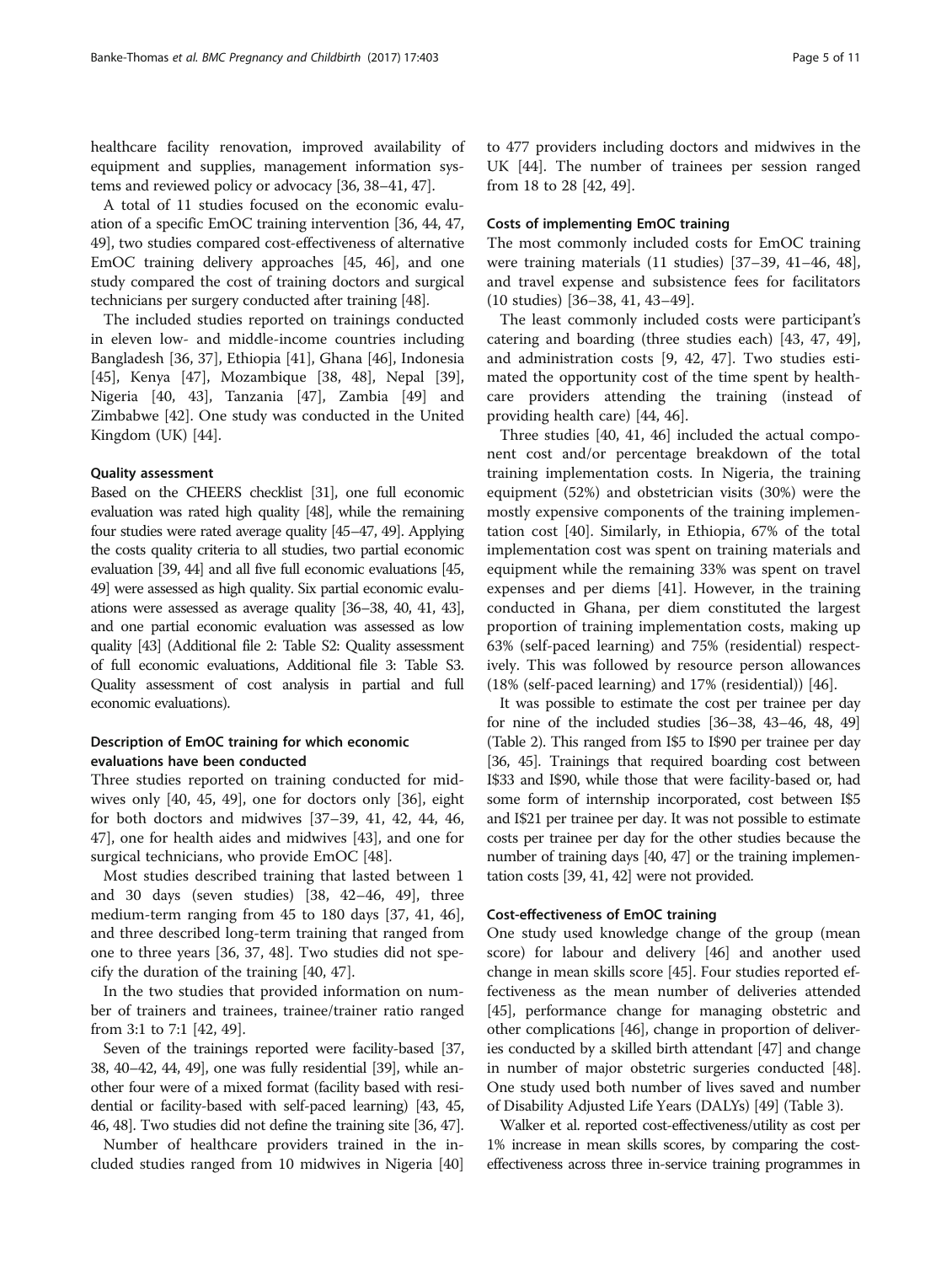<span id="page-5-0"></span>

|                  |                                                    | Table 2 Cost of Emergency Obstetric Care training for                                                                                 |                         |                                | included studies                  |                                                           |                        |                                          |                                 |                                              |                                                          |                                            |
|------------------|----------------------------------------------------|---------------------------------------------------------------------------------------------------------------------------------------|-------------------------|--------------------------------|-----------------------------------|-----------------------------------------------------------|------------------------|------------------------------------------|---------------------------------|----------------------------------------------|----------------------------------------------------------|--------------------------------------------|
|                  | S/No Author(s)                                     | Country of<br>training                                                                                                                | Number of<br>trainees   | was conducted<br>Year training | Duration of<br>training<br>(Days) | Implementation<br>costs reported<br>or estimated<br>(US5) | Local country currency | Implementation costs<br>(Local currency) | Implementation<br>$costs$ (I\$) | conversion rate<br>US\$ to local<br>currency | conversion factor<br>Power Parity<br>Purchasing<br>(PPP) | trainee/day)<br>Cost/trainee<br>day $(15/$ |
|                  | et al., 1997<br>Oyesola                            | Nigeria                                                                                                                               | $\supseteq$             | 1992                           |                                   | 2090                                                      | Naira                  | 45,750                                   | 1245                            | 22                                           | 36.76                                                    |                                            |
| $\sim$           | Chukudebelu<br>et al., 1997                        | Nigeria                                                                                                                               | 2                       | 1992                           | $\overline{\sim}$                 | 13,000                                                    | Naira                  | 284,570                                  | 7741                            | 22                                           | 36.76                                                    | $\circ$                                    |
| $\sim$           | et al., 2002<br>Walker                             | Indonesia                                                                                                                             | 110                     | 1998                           | $\overline{4}$                    | 35,171                                                    | Rupiah                 | 355,479,628                              | 221,179                         | 10,107                                       | 2576.11                                                  | $\infty$                                   |
|                  |                                                    |                                                                                                                                       | 284                     | 1998                           | Ξ                                 | 71,722                                                    | Rupiah                 | 724,907,164                              | 427,552                         | 10,107                                       | 2576.11                                                  | 8                                          |
|                  |                                                    |                                                                                                                                       | $\frac{\infty}{2}$      | 1998                           | $\approx$                         | 2777                                                      | Rupiah                 | 28,067,639                               | 66,945                          | 10,107                                       | 2576.11                                                  | $\infty$                                   |
| 4                | et al., 2003<br>Mekbib                             | Ethiopia                                                                                                                              | $\overline{z}$          | 1999                           | 45                                | 48175 <sup>b</sup>                                        | Tanzanian Shillings    | 34,926,875                               | 13,970,750                      | 725                                          | 2.50                                                     | f,                                         |
|                  |                                                    |                                                                                                                                       |                         | 1999                           | 8                                 | (included above)                                          | Tanzanian Shillings    | (included above)                         | (included above)                | 725                                          | 2.50                                                     | I                                          |
| $\mathsf{L}\cap$ | Ahmed, 2004<br>Gill &                              | Bangladesh                                                                                                                            |                         | 1999                           | 365                               | 900                                                       | Taka                   | 44,010                                   | 1930                            | 48.9                                         | 22.80                                                    | $\mathsf{L}\cap$                           |
| $\circ$          | Osei et al.,<br>2005                               | Ghana                                                                                                                                 | 15                      | 2002                           | $\overline{z}$                    | 51,463                                                    | Cedisa                 | 51,463                                   | 51,463                          | 1.00                                         | 1.00                                                     | 33                                         |
|                  |                                                    |                                                                                                                                       | $\Theta$                | 2002                           | 180                               | 79,327                                                    | Cedis <sup>a</sup>     | 79,327                                   | 79,327                          | 1.00                                         | 1.00                                                     | $\equiv$                                   |
| $\sim$           | Islam et al.,<br>2006                              | Bangladesh                                                                                                                            | $\overline{4}$          | 2004                           | 365                               | 21,700                                                    | Taka                   | 1,251,439                                | 50,830                          | 57.67                                        | 24.62                                                    | $\supseteq$                                |
|                  |                                                    |                                                                                                                                       | $\overline{z}$          | 2004                           | 119                               | 21,420                                                    | Taka                   | 1,235,291                                | 50,174                          | 57.67                                        | 24.62                                                    | $\approx$                                  |
| $\infty$         | Santos et al.,<br>2006                             | Mozambique                                                                                                                            | 137                     | 2003                           | $^{28}$                           | 144,083                                                   | New Metica             | 3,338,403                                | 326,654                         | 23.17                                        | 10.22                                                    | 85                                         |
| $\circ$          | et al., 2007<br>Rana                               | Nepal                                                                                                                                 | $\overline{\mathsf{C}}$ | 2004                           | $42$                              | $\overline{1}$                                            | Nepali Rupee           | J.                                       |                                 |                                              |                                                          | $\mathbf{I}$                               |
|                  |                                                    |                                                                                                                                       | $\sim$                  | 2004                           | 119                               |                                                           | Nepali Rupee           |                                          |                                 |                                              |                                                          | $\overline{1}$                             |
| $\supseteq$      | Dmytraczenko <sup>c</sup> ,<br>Boulenger &<br>2007 | Kenya and Tanzania                                                                                                                    | 167                     | 2006                           | $\overline{1}$                    | 305,015                                                   | Shillings              |                                          |                                 |                                              |                                                          | $\overline{1}$                             |
| $\equiv$         | Kruk et al., 2007                                  | Mozambique                                                                                                                            | $\mathbb S$             | 1996                           | 1080                              | 776,132                                                   | New Metical            | 7,963,114                                | 1,212,042                       | 10.26                                        | 6.57                                                     | $\overline{z}$                             |
| $\supseteq$      | et al., 2011<br>Manasyan                           | Zambia                                                                                                                                | $\approx$               | 2005                           | $\sqrt{2}$                        | 2880                                                      | Kwacha                 | 12,690,374                               | 4951                            | 4406.38                                      | 2563.23                                                  | $\approx$                                  |
| $\frac{1}{2}$    | et al., 2015<br>Crofts                             | Zimbabwe                                                                                                                              | $\mathcal{Z}$           | 2011                           |                                   | 6000                                                      | Zimbabwean Dollars     | 2,238,000                                | 1376                            | 373                                          | 1625.91                                                  | $\overline{\phantom{a}}$                   |
| $\overline{4}$   | Yau et al., 2016                                   | United Kingdom                                                                                                                        | 477                     | 2016                           |                                   | 42,829                                                    | British Pounds         | 30,816                                   | 21,263                          | 0.898313                                     | 0.69                                                     | 45                                         |
|                  |                                                    | <sup>a</sup> Cedis no longer used in Ghana, amount stated in US dollars<br><sup>b</sup> Costs for specific EmOC training not isolated |                         |                                |                                   |                                                           |                        |                                          |                                 |                                              |                                                          |                                            |

Duration of training not reported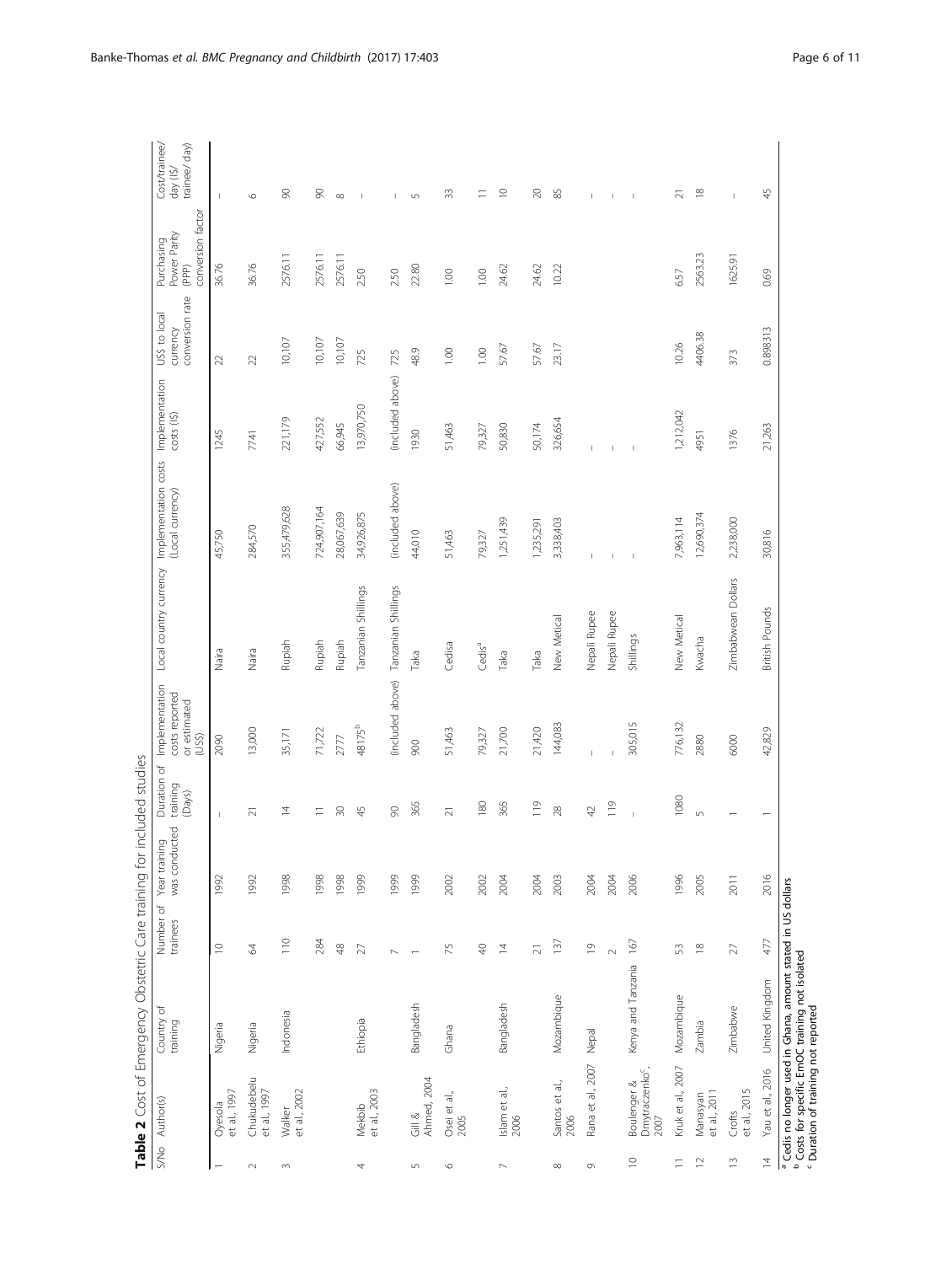<span id="page-6-0"></span>

| ē                                    |                                                          |                                     |                                                                                                                                                                   |                                                                                                                                                                                                                                                                                                                                                       |                                                                                                                                                                                                                                                                                                                                                                                                                                                                                                       |                                                                                                                                                                                                       |                         |
|--------------------------------------|----------------------------------------------------------|-------------------------------------|-------------------------------------------------------------------------------------------------------------------------------------------------------------------|-------------------------------------------------------------------------------------------------------------------------------------------------------------------------------------------------------------------------------------------------------------------------------------------------------------------------------------------------------|-------------------------------------------------------------------------------------------------------------------------------------------------------------------------------------------------------------------------------------------------------------------------------------------------------------------------------------------------------------------------------------------------------------------------------------------------------------------------------------------------------|-------------------------------------------------------------------------------------------------------------------------------------------------------------------------------------------------------|-------------------------|
| Author(s)                            | evaluation type<br>Economic                              | Perspective                         | metric utilised<br>Effectiveness                                                                                                                                  | Effectiveness                                                                                                                                                                                                                                                                                                                                         | Cost-effectiveness<br>eported                                                                                                                                                                                                                                                                                                                                                                                                                                                                         | Value for money<br>statement                                                                                                                                                                          | Sensitivity<br>analysis |
| Walker et al.,<br>2002               | Cost-Effectiveness<br>Analysis                           | Healthcare<br>provider              | in scores for<br>Cost per additional<br>skilled midwife<br>Change<br>skills                                                                                       | in the skills of healthcare<br>All programmes resulted<br>improvements ( $P = 0.03$ )<br>in statistically significant<br>providers.                                                                                                                                                                                                                   | US\$154.0 per % point increase in mean<br>skill scores and US\$4060.8 per % point<br>increase in the number of competent<br>midwives. Village midwives internship:<br>the numbers of competent village<br>US\$5651.5 per % point increase in<br>ncrease in mean skill scores and<br>Advanced LSS: US\$49.7 per 1%<br>Basic LSS: US\$60.7 per % point<br>increase in mean skill scores<br>competent facility midwives.<br>and US\$3210.9 per % point<br>increase in the number of<br>village midwives. | measures hindered comparison.<br>than other safe motherhood<br>training programmes were<br>more or less cost-effective<br>interventions because the<br>nature of the outcome<br>Not clear whether the | Done                    |
| Osei et al.,<br>2005                 | Cost-Effectiveness<br>Analysis                           | Not defined                         | delivery, Performance<br>Knowledge change<br>of provider on how<br>managing obstetric<br>and other<br>to conduct labour<br>with regard to<br>complications<br>and | from baseline to endlineResidential<br>(R): -5%Performance changeSPL:<br>6% performance change from<br>Knowledge changeSelf-paced<br>Learning (SPL): 17% change<br>performance change from<br>baseline to endlineR: 4%<br>baseline to endline                                                                                                         | change in the indicator from baseline<br>Not calculated due to the negative<br>to endline.Performance changeSPL:<br>Knowledge changeSPL: US\$69 per<br>changeR: US\$138 per provider per<br>US\$101 per provider per % point<br>provider per % point change R:<br>% point change                                                                                                                                                                                                                      | Not reported                                                                                                                                                                                          | Not done                |
| Boulenger<br>& Dmytraczenko,<br>2007 | Cost-Effectiveness<br>Analysis                           | Government                          | skilled care<br>per delivery<br>Cost of                                                                                                                           | $\mathsf I$                                                                                                                                                                                                                                                                                                                                           | The average annual cost of the skilled<br>and US\$10.6 for Kenya. The cost per<br>care per delivery with a skilled birth<br>attendant was US\$15.0 for Tanzania,<br>capita was US\$1.7 for Tanzania, and<br>US\$0.6 for Kenya.                                                                                                                                                                                                                                                                        | Not possible to compare<br>to similar interventions.                                                                                                                                                  | Not done                |
| Kruk et al.,<br>2007                 | Cost-Effectiveness<br>Analysis                           | perspective<br>Modified<br>societal | surgeries<br>Ted<br>conduct<br>Cost of                                                                                                                            | $\mathsf I$                                                                                                                                                                                                                                                                                                                                           | The resulting cost per surgery for<br>surgical technicians is US\$38.87<br>versus US\$144.1 for physicians.                                                                                                                                                                                                                                                                                                                                                                                           | retained a substantial<br>Surgical technicians<br>in all the scenarios.<br>cost advantage                                                                                                             | Done                    |
| et al., 2011<br>Manasyan             | Analysis, Cost-Utility<br>Cost-Effectiveness<br>Analysis | Not defined                         | of lives<br>Number<br>saved                                                                                                                                       | in deaths caused by birth asphyxia<br>infection $(2.1 - 1.0 \text{ per } 1000; P = .02)$<br>was associated with a decrease<br>1000 after training (relative risk:<br>97 lives saved. All-cause 7-day<br>$(3.4 - 1.9$ per 1000; $P = .02$ ) and<br>from 11.5 per 1000 to 6.8 per<br>0.59 (0.48-0.77); $P < .001$ ) and<br>neonatal mortality decreased | The intervention costs were US\$208<br>disability-adjusted life-year averted<br>per life saved and US\$5.24 per                                                                                                                                                                                                                                                                                                                                                                                       | in Zambia was about \$1500.<br>money as Gross Domestic<br>Product (GDP) per person<br>Considered value for                                                                                            | Not done                |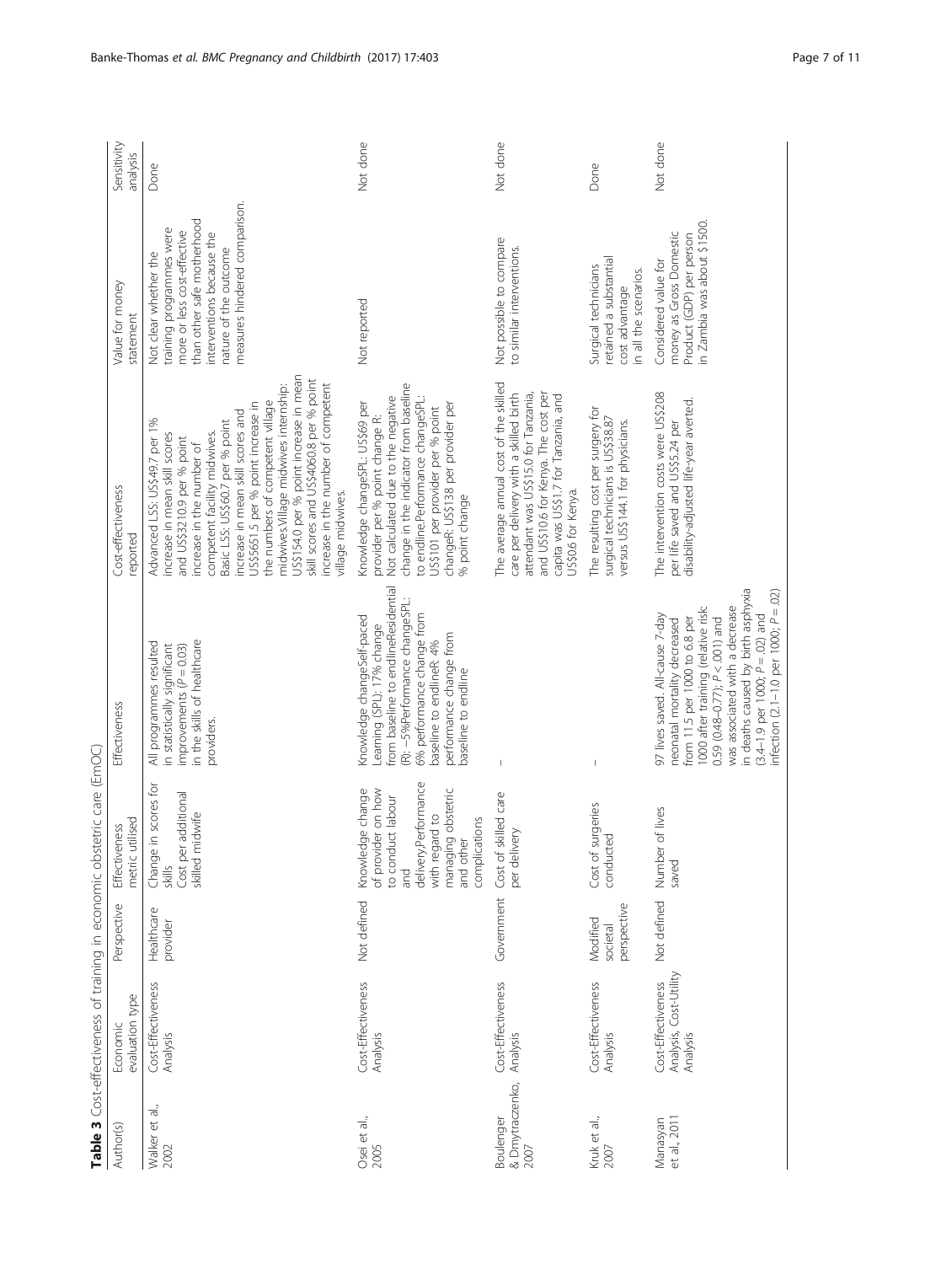Indonesia [[45\]](#page-9-0). Osei et al. comparing the cost-effectiveness of a traditional residential and a self-paced learning approach, used cost per unit improvement in participant knowledge and skills [\[46](#page-9-0)]. The authors noted that the most costeffective approach to training was dependant on the specific knowledge or skill being taught, and whether opportunity costs were included along with implementation costs in the cost analyses. Osei et al. measured opportunity costs as the value of personnel time both in terms of trainers and participants. Although the self-paced learning approach cost more than the residential approach, this was considered to be more cost-effective than the residential approach with regard to improving knowledge, when direct implementation costs alone were considered (i.e. excluding opportunity cost). When both opportunity and implementation costs were considered, the residential approach proved more costeffective [\[46\]](#page-9-0).

Manasyan et al. reported the cost per DALY [\[49\]](#page-9-0). In this cost utility analysis, the cost per DALY averted was calculated from the cost per life saved (cost of training divided by the reduction in mortality) divided by the life expectancy in Zambia at the time of study. The authors estimated a ratio of US\$5.24 per DALY averted, which when compared with a GDP per person in Zambia of about US\$1500 (WHO cost-effectiveness threshold for the country [\[50](#page-9-0)]), suggests that the EmOC training intervention could be considered to be good value-for-money [\[49\]](#page-9-0).

#### Discussion

#### Main findings

Overall, 14 studies were identified which conducted an economic evaluation of healthcare provider training in Emergency Obstetric Care. Of these, five were full and nine were partial economic evaluations. Training equipment, per diems and resource person allowances or facilitator fees were the most expensive cost components. When cost estimates were inflated to a constant price year, it cost between I\$5 and I\$90 to train a participant per day. Training that require participants to stay in accommodation (hotel or other) away from their place of work cost more compared to training which is health facility-based (Range I\$33-I\$90 vs I\$5-I\$21, respectively). Comparable effectiveness metrics such as Disability and Quality Adjusted Life Years were rarely used. The methods used in estimating costeffectiveness varied considerably amongst studies.

#### Strengths and limitations

To the best of our knowledge, this is the first systematic review of economic evaluations of in-service training in Emergency Obstetric Care. We included both peerreviewed and grey literature. Meaningful comparisons were possible with regards to costs per trainee per day, using the purchasing power parity equivalents of the training implementation costs. However, it is not possible to do the same for cost-effectiveness, because of the very different measures of effectiveness used in the included studies which ranged from immediate change in knowledge and skills of healthcare providers to the estimated number of lives saved.

### Interpretation

Although many implementation programs include training in Emergency Obstetric Care [[51](#page-9-0)–[53](#page-9-0)], comparatively few studies have reported costs and/or cost-effectiveness of such trainings. This review illustrates that studies of average or low quality were those conducted as part of other studies. Similar observations were made in a systematic review [[33](#page-9-0)]. The three main reasons for a low quality scores were a failure to; 1) provide a detailed breakdown of implementation costs, 2) include indirect and intangible costs (such as loss of productivity), or 3) describe the perspective of the economic study (government, society or healthcare provider). This information is critical for interpretation of economic evaluations and researchers should be encouraged to capture these details in future to improve the quality of published economic evaluation studies.

The way in which costs are measured and valued can have a substantial impact on the overall cost of an intervention and, therefore, the cost-effectiveness. In all the partial economic evaluations conducted, the costs of implementing the training were calculated using the financial definition of costs (the actual expenditure). Only three studies included 'opportunity costs' [\[44, 46](#page-9-0), [48](#page-9-0)], which allows for more comprehensive economic analyses. Although this leads to higher overall costs, studies that fail to include opportunity costs are likely to report significantly favourable (rather than actual) cost-effectiveness [[54](#page-9-0)]. With regard to in-service training of healthcare providers, this is particularly important. The opportunity costs associated with healthcare providers spending time away from providing clinical services, can be significant [[55](#page-9-0)]. There is value in estimating both financial and economic costs since the former is the basis for budgeting and the latter is useful for robust full economic evaluations [\[56\]](#page-10-0). Finally, transparency regarding all of the costs will help researchers and policy makers to better identify areas where savings can be potentially made to reduce the overall cost of training can be reduced, thereby increasing the value-for-money.

#### Implications for practice

For the studies included in the review with relevant information available, it is clear that training equipment, per diems and resource person allowance account for the majority of the costs [\[40, 41](#page-9-0), [46\]](#page-9-0). Possible cost saving strategies include sourcing training equipment in bulk centrally, establishing multi-purpose skills training rooms or laboratories which can be used to train multiple groups of healthcare providers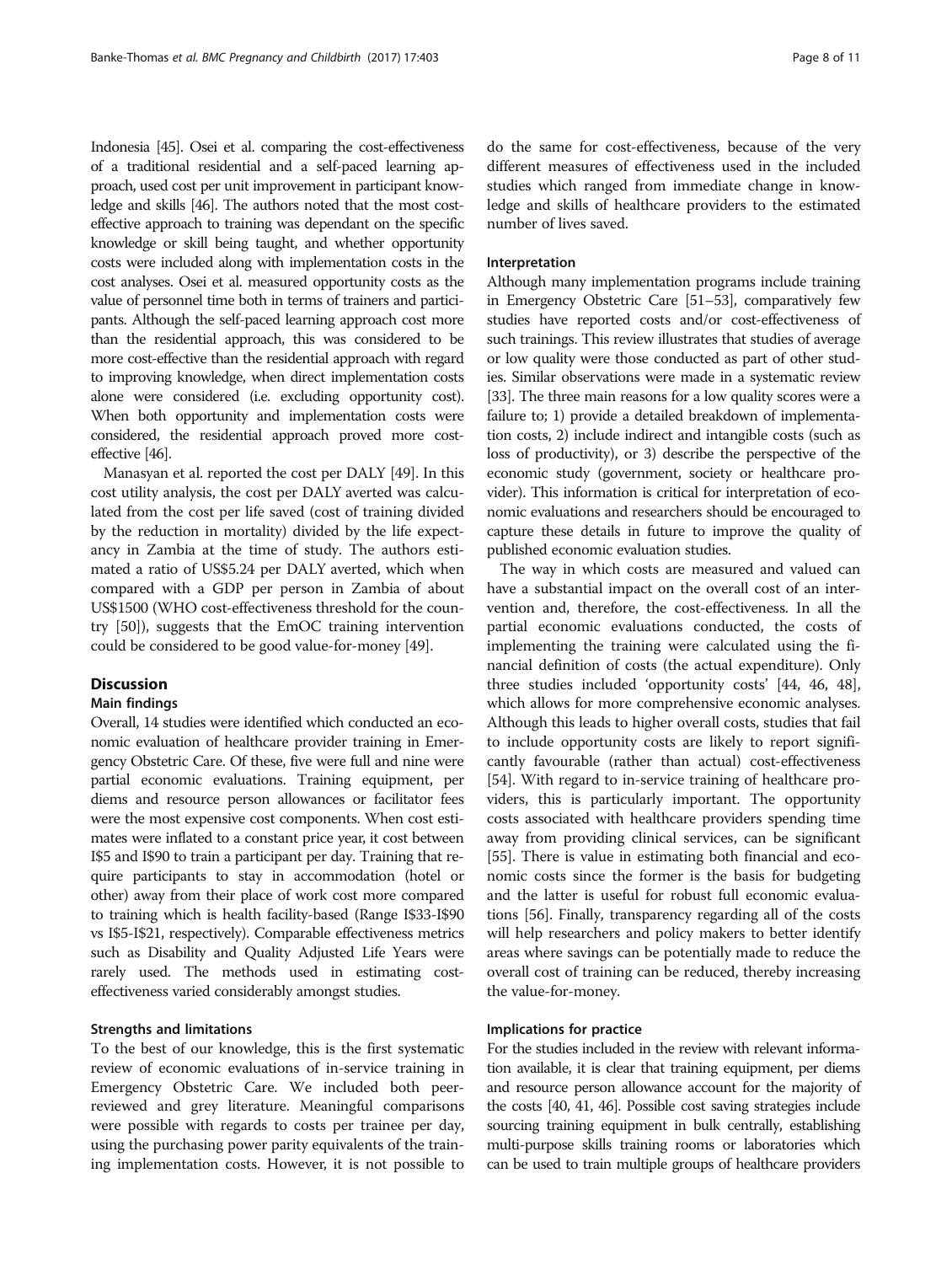<span id="page-8-0"></span>[[17,](#page-9-0) [57\]](#page-10-0). Introduction of a "no per diem" policy and paying only for subsistence costs would significantly reduce the cost of training in many settings [\[42\]](#page-9-0). There is a need to eradicate a culture where training has become "an opportunity to supplement income", rather than an opportunity to build professional capacity [\[42](#page-9-0)]. Using volunteers, who have the requisite expertise to provide training and ensuring on-the-job training and continuous clinical education is an inherent part of senior staff roles and responsibilities, will save on 'consultant' fees [\[17\]](#page-9-0).

Training which requires boarding of participants (residential or "hotel-based" training) costs significantly more compared to facility-based training. A recent systematic review on impact of Emergency Obstetric Care training showed that there is gathering interest in, and preference for, 'facility-based' or 'on-site' or 'in-house' training [\[53\]](#page-9-0). In addition to reducing the cost per trainee per day, this approach increases the potential for scale-up and is more likely to be sustainable.

The use of standard effectiveness measures allows for comparison of cost-effectiveness to be made across interventions. Although effectiveness measures of patient outcomes, are considered as the 'real' benefit of providing Emergency Obstetric Care training. [\[53,](#page-9-0) [58\]](#page-10-0). It is methodologically challenging to measure this [[59](#page-10-0), [60\]](#page-10-0). Similarly, especially where training is only one component of a larger implementation program, attribution is problematic [[61](#page-10-0), [62](#page-10-0)]. It may be methodologically correct to measure the primary outcome to the healthcare provider (knowledge, skills, competency) more systematically across settings for different types of training.

# Conclusion

In-service training in Emergency Obsteric Care is considered to be an effective way to improve knowledge and skills of healthcare providers, which should improve performance, lead to better recognition and management of women who have complications during and after pregnancy or at the time of birth and can potentially reduce morbidity and mortality. In this respect, the wider health, social and economic benefits resulting from relatively small investments in training can be substantial, suggesting that these investments are likely to be good value-for-money [\[63](#page-10-0)]. The findings from this review underscore the need for more cost-effectiveness studies while strategically exploring approaches that maximise cost-savings for implementation.

#### Additional files

[Additional file 1: Table S1.](dx.doi.org/10.1186/s12884-017-1586-z) Summary of included studies (DOCX 23 kb) [Additional file 2: Table S2.](dx.doi.org/10.1186/s12884-017-1586-z) Quality assurance of full economic evaluations (DOCX 19 kb)

[Additional file 3: Table S3.](dx.doi.org/10.1186/s12884-017-1586-z) Quality assessment of cost analysis in partial and full economic evaluations (DOCX 15 kb)

#### Abbreviations

ALSO: Advanced Life Support in Obstetrics; AMDD: Averting Maternal Death and Disability; CBA: Cost-Benefit analysis; CEA: Cost-Effectiveness Analysis; CHEERS: Consolidated Health Economic Evaluation Reporting Standards; CMA: Cost Minimisation Analysis; CUA: Cost-Utility Analysis; DALYs: Disability Adjusted Life Years; JSI: John Snow International; MHTF: Maternal Health Task Force; MNH: Maternal and Newborn Health; MOET: Managing Obstetric Emergencies and Trauma; SDGs: Sustainable Development Goals; UNFPA: United Nations Fund for Population; UNICEF: United Nations Children's' Fund; WHO: World Health Organization

#### Funding

Department for International Development (DFID/UKAid) for the 'Making it Happen' programme (Grant number 202945–101). DFID/UKAid had no role in the design of the study, in collection, analysis, and interpretation of data and in writing the manuscript.

#### Availability of data and materials

The dataset(s) supporting the conclusions of this article is(are) included within the article (and its additional file(s)).

#### Authors' contributions

MWJ, BM and NvdB conceptualised the review. MWJ and ABT conducted literature searches. ABT, MWJ, BM and NvdB reviewed the included studies. Data synthesis was conducted by ABT, MWJ and NvdB. All authors were involved in writing the manuscript and approved the final version.

#### Ethics approval and consent to participate

Ethics approval was not needed for this review.

#### Consent for publication

Not applicable.

#### Competing interests

BM and NvdB are involved in EmOC training programmes in 12 developing countries as part of the 'Making it Happen' programme.

#### Publisher's Note

Springer Nature remains neutral with regard to jurisdictional claims in published maps and institutional affiliations.

#### Received: 22 May 2017 Accepted: 20 November 2017 Published online: 04 December 2017

#### References

- 1. World Health Organization, UNICEF, UNFPA, World Bank Group, The United Nations Population Division. Trends in Maternal Mortality: 1990 to 2015. Geneva: World Health Organization; 2015. [http://www.who.int/](http://www.who.int/reproductivehealth/publications/monitoring/maternal-mortality-2015/en/) [reproductivehealth/publications/monitoring/maternal-mortality-2015/en/](http://www.who.int/reproductivehealth/publications/monitoring/maternal-mortality-2015/en/)
- 2. WHO. Neonatal mortality: situation and trends. Global Health Observatory (GHO) data. 2016.<http://www.who.int/gho/en/>
- 3. WHO. Stillbirths. Maternal, newborn, child and adolescent health; 2016. [http://www.who.int/maternal\\_child\\_adolescent/en/](http://www.who.int/maternal_child_adolescent/en/)
- 4. Maine D, Rosenfield A. The safe motherhood initiative: why has it stalled? Am J Public Health. 1999;89:480–2.
- 5. The Partnership for Maternal Newborn and Child Health. A Global Review of the Key Interventions Related to Reproductive, Maternal, Newborn and Child Health (RMNCH). Geneva: The Partnership for Maternal Newborn and Child Health; 2011. [http://apps.who.int/medicinedocs/documents/s21666en/](http://apps.who.int/medicinedocs/documents/s21666en/s21666en.pdf) [s21666en.pdf](http://apps.who.int/medicinedocs/documents/s21666en/s21666en.pdf)
- 6. Adegoke AA, van den Broek N. Skilled birth attendance-lessons learnt. BJOG. 2009;116:S33–40.
- 7. Paxton A, Maine D, Freedman L. The evidence for emergency obstetric care. Int J Gynaecol Obstet. 2005;88:181–93.
- 8. Holmer H, Oyerinde K, Meara J, Gillies R, Liljestrand J, Hagander L. The global met need for emergency obstetric care: a systematic review. BJOG. 2015;122:183–9.
- 9. Yakoob MY, Ali MA, Ali MU, Imdad A, Lawn JE, van den Broek N, et al. The effect of providing skilled birth attendance and emergency obstetric care in preventing stillbirths. BMC Public Health. 2011;11:S7.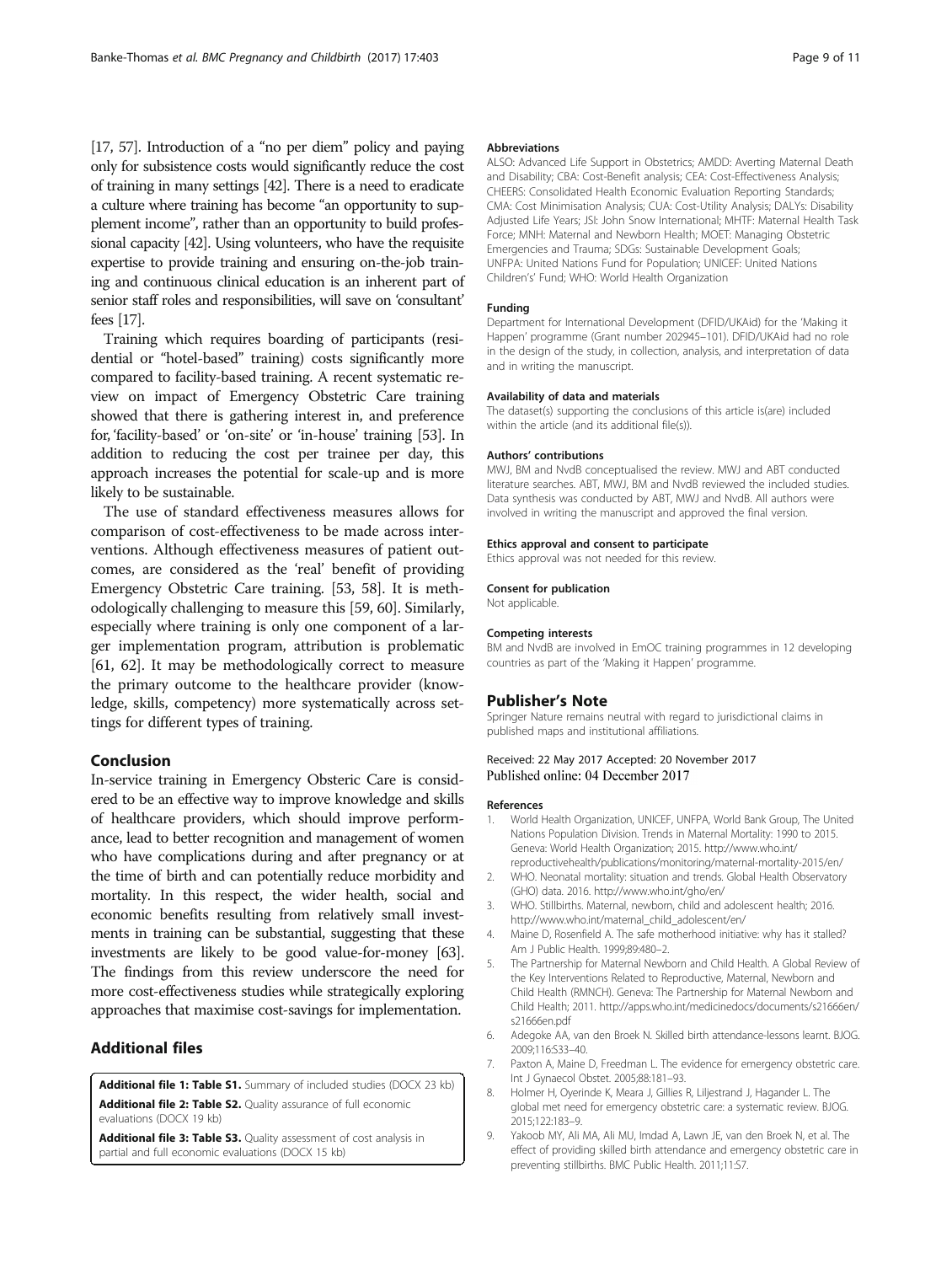- <span id="page-9-0"></span>10. Ni Bhuinneain G, McCarthy FA. Systematic review of essential obstetric and newborn care capacity building in rural sub-Saharan Africa. BJOG. 2015;122:174–82.
- 11. Penny S. Training initiatives for essential obstetric care in developing countries: a "state of the art" review. Health Policy Plann. 2000;15:386–93.
- 12. Ayres-de-Campos D, Deering S, Siassakos D. Sustaining simulation training programmes - experience from maternity care. BJOG. 2011;118:S22–6.
- 13. Beasley JW, Damos JR, Roberts RG, Nesbitt TS. The advanced life support in obstetrics course. A national program to enhance obstetric emergency skills and to support maternity care practice. Arch Fam Med. 1994;3:1037–41.
- 14. Johanson R, Cox C, O'Donnell E, Grady K, Howell C, Jones P. Managing obstetric emergencies and trauma (MOET): structured skills training using models and reality-based scenarios. Obstet Gynaecol. 1999;1:46–52.
- 15. Freeth D, Ayida G, Berridge EJ, Mackintosh N, Norris B, Sadler C, et al. Multidisciplinary obstetric simulated emergency scenarios (MOSES): promoting patient safety in obstetrics with teamwork-focused interprofessional simulations. J Contin Educ Heal Prof. 2009;29:98–104.
- 16. Frank K, Lombaard H, Pattinson R. Does completion of the essential steps in managing obstetric emergencies (ESMOE) training package result in improved knowledge and skills in managing obstetric emergencies? South African J Obstet. 2009;15:94–9.
- 17. Ameh CA, van den Broek N. Making it happen: training health-care providers in emergency obstetric and newborn care. Best Pract Res Clin Obstet Gynaecol. 2015;29:1077–91.
- 18. Shoushtarian M, Barnett M, McMahon F, Ferris J. Impact of introducing practical obstetric multi-professional training (PROMPT) into maternity units in Victoria, Australia. BJOG. 2014;121:1710–8.
- 19. van Lonkhuijzen L, Dijkman A, van Roosmalen J, Zeeman G, Scherpbier AA. Systematic review of the effectiveness of training in emergency obstetric care in low-resource environments. BJOG. 2010;117:777–87.
- 20. Evans CL, Johnson P, Bazant E, Bhatnagar N, Zgambo J, Khamis AR. Competency-based training "helping mothers survive: bleeding after birth" for providers from central and remote facilities in three countries. Int J Gynecol Obstet. 2014;126:286–90.
- 21. Bogne V, Kirkpatrick C, Englert Y. Simulation training in the management of obstetric emergencies. A review of the literature. Rev Med Brux. 2014;35:491–8.
- 22. Ameh CA, Kerr R, Madaj B, Mdegela M, Kana T, Jones S, et al. Knowledge and skills of healthcare providers in sub-Saharan Africa and Asia before and after competency-based training in emergency obstetric and early newborn care. PLoS One. 2016;11:e0167270.
- 23. Grady K, Ameh C, Adegoke A, Kongnyuy E, Dornan J, Falconer T, et al. Improving essential obstetric and newborn care in resource-poor countries. J Obstet Gynaecol. 2011;31:18–23.
- 24. Drummond MF, Sculpher MJ, Claxton K, Stoddart GL, Torrance GW. Methods for the economic evaluation of health care Programmes. Oxford: Oxford University Press; 2015.
- 25. Greenhill R, Prizzon A. Who foots the bill after 2015? Working paper 360: what new trends in development finance mean for the post-MDGs. London: ODI; 2012. [https://www.odi.org/sites/odi.org.uk/files/odi-assets/](https://www.odi.org/sites/odi.org.uk/files/odi-assets/publications-opinion-files/7905.pdf) [publications-opinion-files/7905.pdf](https://www.odi.org/sites/odi.org.uk/files/odi-assets/publications-opinion-files/7905.pdf)
- 26. Banke-Thomas AO, Madaj B, Charles A, van den Broek N. Social return on investment (SROI) methodology to account for value for money of public health interventions: a systematic review. BMC Public Health. 2015;15:582.
- 27. Nixon J. Summarising economic evaluations in systematic reviews: a new approach. BMJ. 2001;322:1596–8.
- 28. Carande-Kulis VG, Maciosek MV, Briss PA, Teutsch SM, Zaza S, Truman BI, et al. Methods for systematic reviews of economic evaluations for the guide to community preventive services. Am J Prev Med. 2000;18:75–91.
- 29. Moher D, Liberati A, Tetzlaff J, Altman DG. The PRISMA group. Preferred reporting items for systematic reviews and meta-analyses: the PRISMA statement. PLoS Med. 2009;6:e1000097.
- 30. Wilczynski NL, Haynes RB, Lavis JN, Ramkissoonsingh R, Arnold-Oatley AE. Optimal search strategies for detecting health services research studies in MEDLINE. Can Med Assoc J. 2004;171:1179–85.
- 31. Husereau D, Drummond M, Petrou S, Carswell C, Moher D, Greenberg D, et al. Consolidated health economic evaluation reporting standards (CHEERS) statement. BJOG. 2013;120:765–70.
- 32. Stone GA, Hutchinson AB, Corso PS, Teutsch SM, Feilding JF, Carande-Kulis VG. Understanding and Using the Economic Evidence. In: Zaza S, Briss PA, Harris KW, editors. Task Force on Community Preventive Services. The Guide to Community Preventive Services. New York: Oxford University Press; 2005. p. 449–63.
- 33. Mangham-Jefferies L, Pitt C, Cousens S, Mills A, Schellenberg J. Costeffectiveness of strategies to improve the utilization and provision of maternal and newborn health care in low-income and lower-middleincome countries: a systematic review. BMC Pregn Childb. 2014;14:243.
- 34. United Nations. Purchasing power parities (PPP) conversion factor, local currency unit to international dollar. Series data. 2015; [http://unstats.un.org/](http://unstats.un.org/unsd/mdg/Metadata.aspx?IndicatorId=0&SeriesId=699) [unsd/mdg/Metadata.aspx?IndicatorId=0&SeriesId=699](http://unstats.un.org/unsd/mdg/Metadata.aspx?IndicatorId=0&SeriesId=699)
- 35. Cheung Y-W. Purchasing power parity. In: Reinert KA, Rajan RS, Glass AJ, Davis LS, editors. The Princeton encyclopedia of the world economy. Princeton, NJ: Princeton University Press; 2009. p. 942–4.
- 36. Gill Z, Ahmed JU. Experience from Bangladesh: implementing emergency obstetric care as part of the reproductive health agenda. Int J Gynaecol Obstet. 2004;85:213–20.
- 37. Islam MT, Haque YA, Waxman R, Bhuiyan AB. Implementation of emergency obstetric care training in Bangladesh: lessons learned. Reprod Health Matters. 2006;14:61–72.
- 38. Santos C, Diante D, Baptista A, Matediane E, Bique C, Bailey P. Improving emergency obstetric care in Mozambique: the story of Sofala. Int J Gynaecol Obstet. 2006;94:190–201.
- 39. Rana TG, Chataut BD, Shakya G, Nanda G, Pratt A, Sakai S. Strengthening emergency obstetric care in Nepal: the Women's right to life and health project (WRLHP). Int J Gynaecol Obstet. 2007;98:271–7.
- 40. Oyesola R, Shehu D, Lkeh A, Maru I. Improving emergency obstetric care at a state referral hospital, Kebbi state, Nigeria. Int J Gynecol Obstet. 1997;59:S75–81.
- 41. Mekbib T, Kassaye E, Getachew A, Tadesse T, Debebe A. The FIGO save the mothers initiative: the Ethiopia–Sweden collaboration. Int J Gynecol Obstet. 2003;81:93–102.
- 42. Crofts JF, Mukuli T, Murove BT, Ngwenya S, Mhlanga S, Dube M, et al. Onsite training of doctors, midwives and nurses in obstetric emergencies, Zimbabwe. Bull World Health Organ. 2015;93:347–51.
- 43. Chukudebelu W, Ikeme A, Okaro J, Egbuciem P, Onah B, Okeke V, et al. Involving the private sector in improving obstetric care, Anambra state, Nigeria. Int J Gynecol Obstet. 1997;59:S107–12.
- 44. Yau CWH, Pizzo E, Morris S, Odd DE, Winter C, Draycott TJ. The cost of local, multi-professional obstetric emergencies training. Acta Obstet Gynecol Scand. 2016;95:1111–9.
- 45. Walker D, McDermott JM, Fox-Rushby J, Tanjung M, Nadjib M, Widiatmoko D, et al. An economic analysis of midwifery training programmes in South Kalimantan, Indonesia. Bull World Health Organ. 2002;80:47–55.
- 46. Osei I, Garshong B, Banahene G, Gyapong J, Tapsoba P. Improving the Ghanaian Safe Motherhood Programme. Evaluating the effectiveness of alternative training models and other performance improvement factors on the quality of maternal care and client outcomes. Washington D.C.: Frontiers in Reproductive Health, Population Council; 2005.
- 47. Boulenger S, Dmytraczenko T. Cost of family care international's skilled care initiative in Kenya and Tanzania. Bethesda, MD: Abt Associates; 2007. [http://](http://www.familycareintl.org/UserFiles/File/SCI%20Costing%20Analysis.pdf) [www.familycareintl.org/UserFiles/File/SCI%20Costing%20Analysis.pdf](http://www.familycareintl.org/UserFiles/File/SCI%20Costing%20Analysis.pdf)
- 48. Kruk ME, Pereira C, Vaz F, Bergström S, Galea S. Economic evaluation of surgically trained assistant medical officers in performing major obstetric surgery in Mozambique. BJOG. 2007;114:1253–60.
- 49. Manasyan A, Chomba E, McClure EM, Wright LL, Krzywanski S, Carlo WA. Cost-effectiveness of essential newborn care training in urban first-level facilities. Pediatrics. 2011;127:e1176–81.
- 50. Sachs JD, Ahluwalia IJ, Amoako KY, Aninat E, Cohen D, Diabre Z, et al. Macroeconomics and health: investing in health for economic development. Geneva: world health. Organization. 2001; [http://apps.who.int/](http://apps.who.int/iris/bitstream/10665/42435/1/924154550X.pdf) [iris/bitstream/10665/42435/1/924154550X.pdf](http://apps.who.int/iris/bitstream/10665/42435/1/924154550X.pdf)
- 51. Evans CL, Maine D, McCloskey L, Feeley FG, Sanghvi H. Where there is no obstetrician–increasing capacity for emergency obstetric care in rural India: an evaluation of a pilot program to train general doctors. Int J Gynaecol Obstet. 2009;107:277–82.
- 52. Ameh C, Adegoke A, Hofman J, Ismail FM, Ahmed FM, van den Broek N. The impact of emergency obstetric care training in Somaliland, Somalia. Int J Gynecol Obstet. 2012;117:283–7.
- 53. Bergh A-M, Baloyi S, Pattinson RC. What is the impact of multi-professional emergency obstetric and neonatal care training? Best Pract Res Clin Obstet Gynaecol. 2015;29:1028–43.
- 54. Posnett J, Jan S. Indirect cost in economic evaluation: the opportunity cost of unpaid inputs. Health Econ. 1996;5:13–23.
- 55. Campbell J, Dussault G, Buchan J, Pozo-Martin F, Guerra AM, Leone C, et al. A universal truth: no health without a workforce. Forum report, third global